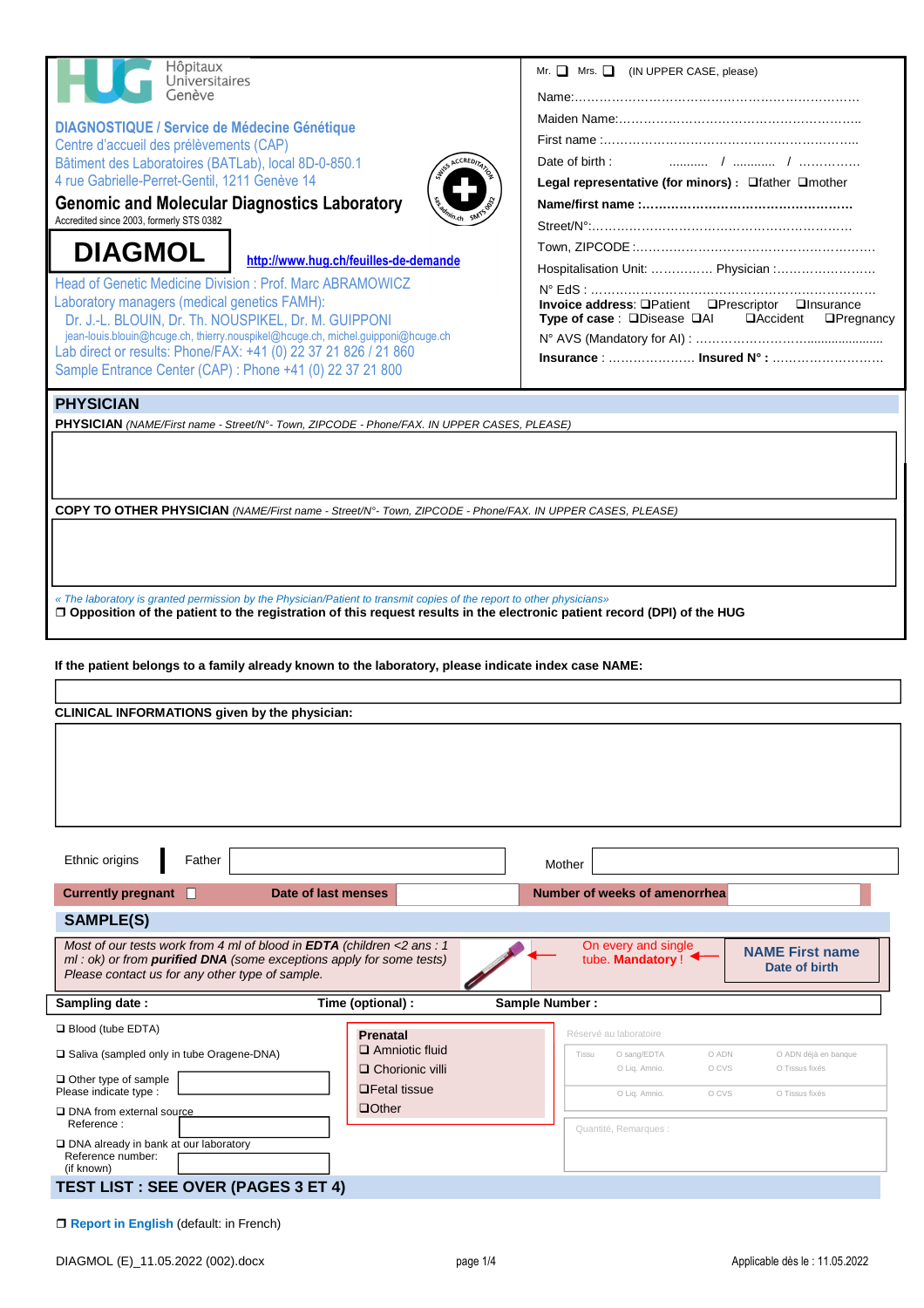| NAME, First name:         |
|---------------------------|
| (CAPITAL LETTERS, please) |

**DM-**

|           | <b>PHYSICIAN'S SIGNATURE AND INFORMED CONSENT</b>                                                                                                                                                                                                                                                                                                                                                                                                                  |                                |                   |  |  |
|-----------|--------------------------------------------------------------------------------------------------------------------------------------------------------------------------------------------------------------------------------------------------------------------------------------------------------------------------------------------------------------------------------------------------------------------------------------------------------------------|--------------------------------|-------------------|--|--|
|           | <b>PHYSICIAN</b> (NAME/First name - Street/N°- Town, ZIPCODE - Phone/FAX) :                                                                                                                                                                                                                                                                                                                                                                                        |                                |                   |  |  |
|           | * By signing here, the physician confirms having informed the patient/the legal representative<br>according to the current legal requirements (LAGH in Switzerland, http://www.sgmg.ch)<br>(including on the cost of tests that are not covered by health insurances), that the patient/<br>the legal representative had enough time to ask questions and take his/her decision,<br>and having received the patient's/the legal representative's informed consent. | Date and Physician's signature | <b>MANDATORY*</b> |  |  |
|           | The patient has given his informed consent for the checked analyses that are listed at the pages 3-4, to be done on the<br>sample specified at the first page.<br>The following questions marked by a star * must be checked (MANDATORY !).                                                                                                                                                                                                                        |                                |                   |  |  |
|           |                                                                                                                                                                                                                                                                                                                                                                                                                                                                    |                                |                   |  |  |
|           | Decision of the patient regarding the storage and use of his/her remaining biological sample(s) and raw analytical data:<br>*mandatory                                                                                                                                                                                                                                                                                                                             |                                |                   |  |  |
| $\bullet$ | He/she agrees that the remaining biological material and raw analytical data will be stored for possible further analyses. His/her<br>informed consent will be necessary for any further additional analyses. *<br>In case of a negative answer the remaining biological sample will be destroyed after the analysis.                                                                                                                                              | <b>OYES</b>                    | $\square$ NO      |  |  |
|           | He/she agrees that his/her biological sample and raw analytical data are used anonymously for quality testing.                                                                                                                                                                                                                                                                                                                                                     | <b>TIYES</b>                   | <b>CINO</b>       |  |  |

## \* **MANDATORY ONLY FOR ANALYSES INVOLVING HIGH THROUGHPUT SEQUENCING OF WHOLE EXOME (SEE PAGE 4)**

| Decision of the patient regarding the transmission of results not directly related to the testing requested (so called "incidental<br>findings") *mandatory                                                                   |             |  |  |  |
|-------------------------------------------------------------------------------------------------------------------------------------------------------------------------------------------------------------------------------|-------------|--|--|--|
| He/she wishes to be informed about genetic results belonging to the following categories :                                                                                                                                    |             |  |  |  |
| Carrier of a disorder for which preventive and/or therapeutic measures are available *:<br><b>OYES</b>                                                                                                                        | <b>OND</b>  |  |  |  |
| <b>OYES</b><br><b>DNO</b><br>Person incapable of discernment:                                                                                                                                                                 |             |  |  |  |
| The following questions do NOT apply for persons incapable of discernment                                                                                                                                                     |             |  |  |  |
| <b>OYES</b><br>Carrier of a disorder for which no preventive / therapeutic measures are yet available *:                                                                                                                      | <b>OND</b>  |  |  |  |
| Healthy carrier of a recessive disorder which could concern the following generation or other family members*: DYES                                                                                                           | <b>COND</b> |  |  |  |
| Other decisions: The contract of the contract of the contract of the contract of the contract of the contract of the contract of the contract of the contract of the contract of the contract of the contract of the contract |             |  |  |  |
|                                                                                                                                                                                                                               |             |  |  |  |

## **OPTIONAL**

| The use of his/her sample and data for research purposes.                                                                                                                                                                                                                                                                             |             |             |
|---------------------------------------------------------------------------------------------------------------------------------------------------------------------------------------------------------------------------------------------------------------------------------------------------------------------------------------|-------------|-------------|
| Should he/she agree in principle to participate in research studies you could indicate this below. Should this be the case he/she would<br>be contacted at a later stage with details concerning the research project(s). A positive answer below is <b>not yet consent</b> for the<br>participation in any actual research projects. |             |             |
| In principle, he/she agrees that his/her biological sample and data could be used for research purposes                                                                                                                                                                                                                               | <b>OYES</b> | <b>CINO</b> |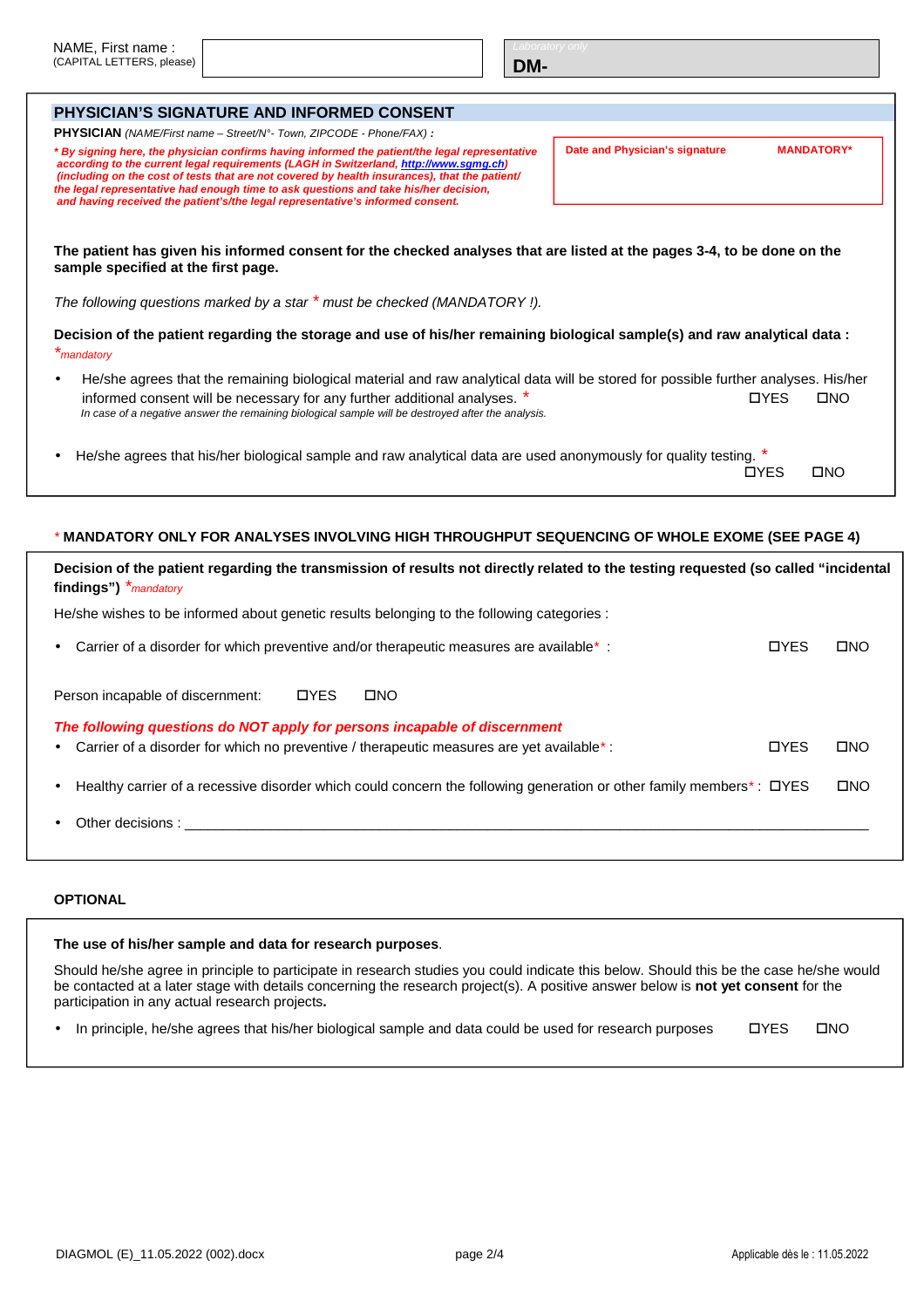| NAME.<br>. First name :   |  |     |
|---------------------------|--|-----|
| (CAPITAL LETTERS, please) |  | ו⊿ו |

### **REQUESTED ANALYSIS / ANALYSES**

**NB: IF REQUEST IS FOR A HIGH THROUGHPUT SEQUENCING (GENOME CLINIC), PLEASE GO DIRECTLY TO PAGE 4.** 

 Test not included in the Swiss federal list of laboratory tests (OFSP, BAG, FOPH). The out-of-list tests are not automatically reimbursed by Swiss health insurances. na Test not accredited; @ Please contact us in advance.

 All prices are in Swiss Franc (CHF), not including DNA extraction cost (see DNA banking). For prenatal tests (urgent), an additional charge applies (200 CHF). The laboratory reserves the right to select the most appropriate technique (traditional or high throughput sequencing, cf. page 4) based on efficiency and cost effectiveness. cl Depending on the choice of technique, the analysis may or may not be accredited.

#### **General tests**

- $\Box$  Amyloidosis (familial, TTR) 960 CHF
- $\Box$  AS, Angelman syndrome  $n^2$  533 CHF
- **APECED** (AIRE) 1605 CHF
- $\Box$  Beckwith-Wiedemann (BWS)  $n^2$  533 CHF
- $\Box$  BPES (FOXL2)  $\star$  530-880 CHF
- CMM2 Cutan. Malign. Melanoma (CDKN2A) \*<sup>na</sup> 745-1095 CHF
- $\Box$  EGFR mutations (T790M and others) on ctDNA
- nly in Streck BCT or PAXgene DNA tubes) \*631 CHF
- $\Box$  FG (Keller syndrome, MED12)  $\times$ <sup>na</sup> 530 CHF
- $\Box$  HBLRG, Gilbert syndrome (UGT1A1) \*285 CHF
- $\Box$  HDGC, Her. Diff. Gastric Cancer (CDH1)  $\star$ <sup>na</sup> 315 CHF  $\Box$  HED, Hypohidrotic Ectodermal Dysplasia (EDA)  $\star$ 1605-1955 CHF
- HFE-HH, Hered. Hemochromatosis (HFE) 186 CHF
- $\Box$  HSCR, Hirschsprung (RET)  $\star$ <sup>na</sup> 2680 CHF
- XLI, Ichtyosis, X-linked type (STS) 450 CHF
- **PFIC3, Intrahepatic Cholestasis (ABCB4)**  $\star$ <sup>cl</sup>
- 2680-3030 CHF
- $\Box$  SMAX1, Kennedy (SBMA, AR) <sup>na</sup> 285 CHF
- KNO1, Knobloch, (COL18A1)<sup>na</sup> 1390 CHF
- $\Box$  Lactose intolerance (LCT)  $*$  188 CHF
- 
- **LWD, Leri-Weill (SHOX)** 450 CHF
- **LFS, Li Fraumeni, (TP53) 1605-1955 CHF**
- Marfan (FBN1) 3300 CHF
- $\Box$  NF1, Neurofibromatosis type I (NF1) na 3250 CHF
- □ Non-invasive prenatal diagnostic of monogenic
- diseases (contact us in advance) \* 615-2900 CHF
- **PJS, Peutz-Jeghers (STK11)**  $\star$ **<sup>na</sup> 1605-1955 CHF**
- **T** PTEN Hamartoma Tumor syndrome (PHTS, Cowden,
- Hamartomas, BRRS, Proteus, PTEN) \* 1605-1955 CHF
- **PWS, Prader-Willi na 533 CHF**
- Rendu-Osler-Weber (ROW) \*<sup>cl</sup> @ 2900 CHF
- RETT syndrome (MECP2) 1310 CHF
- □ RSS, Russell-Silver syndrome (11p15) na 533 CHF
- Sickle cell anemia (Drepanocytosis, HBB) 288 CHF
- UPD, Uniparental Disomy, **Chr**\_\_\_\_\_\_ 470 CHF
- $\Box$  VWF, all types,  $\star$ <sup>na</sup> @ 960-2900 CHF
- $\Box$  WAGR, Wilms tumor (WT1)  $\star$ <sup>na</sup> 533 CHF
- **Alpha-1-antitrypsin deficiency (A1AT)**
- 
- Fra Tanna y perir acrictoricy (XIXII)<br>□ Genotyping PI\*S/Z 286 CHF<br>□ Full sequencing of SERPINA1 645 CHF
- **Ashkenazi mutations (rare disease carrier)**   $\Box$  Full screening  $\star$  (865 CHF) or
	- $\Box$  CFTR  $\Box$  Fragile-X
	- Tay-Sachs+ FD+Fanconi+Canavan \*
- □ von Gierke+Bloom+Niemann-Pick+ML-IV \*
- Individual prices available upon request
- **Ataxias**
- Full screening (1765 CHF) or 185 CHF per gene  $+100$  CHF
- $\overline{\Box}$  SCA1 na  $\overline{\Box}$  SCA2 na  $\Box$  SCA3 na
- $\overline{\Box}$  SCA6 na  $\overline{\Box}$  SCA7 na  $\overline{\Box}$  SCA17 na  $\Box$  Friedreich  $\Box$  DRPLA na  $\Box$  FXTAS na
- **Cardiac Arrhythmias (Channelopathies, CCP)**
- SCN5A gene (Brugada) <sup>cl</sup> 2680 CHF
- $\Box$  KCNQ1 gene (QT-long) <sup>cl</sup> 2680 CHF<br>  $\Box$  KCNH2 gene (QT-long) <sup>cl</sup> 2680 CHF
- 
- $\Box$  KCNE1, KCNE2, KCNJ2 genes  $\alpha$  1605 CHF Whole Exome Sequencing and Targeted Gene
- Panel Analysis : see next page (page 4) **Cardiomyopathies (HCM, DCM, NC, CMR,…)**
- Whole Exome Sequencing and Targeted Gene Panel Analysis: see next page (page 4)

#### **Charcot-Marie-Tooth (CMT)**

- Duplication CMT1A 450 CHF
- $\Box$  PMP22 gene sequencing (CMT1A) 960 CHF
- MPZ gene sequencing (CMT1B) 1390 CHF  $\Box$  GJB1 gene sequencing (CMTX) 745 CHF
- 
- **Chromosomal Microdeletions**  22q11, MLPA 450 CHF
	-
- $\square$  Screening, recurrent microdeletions, MLPA 450 CHF **Cystic Fibrosis (CF, CFTR)**

**HNPP (tomaculous neuropathy)**   $\Box$  Deletion CMT1A 450 CHF **PMP22** gene sequencing 960 CHF

**MSH2+MSH6** genes 2900-3600  $\Box$  MSI (on tumor biopsy) 315 CHF

Full screening *by NGS see next page (page 4) <u>or</u><br>□ MLH1+PMS2 genes 2900-3600 CHF* 

 $\Box$  BRAF1 V600E (on tumor biopsy) 315 CHF<sup>na</sup>

Whole Exome Sequencing and Targeted Gene Panel Analysis: see next page (page 4) Or<br>□ HNF4A gene (MODY 1)<sup>d</sup> 1605-1955 CHF<br>□ GCK gene (MODY 2)<sup>d</sup> 1605-1955 CHF  $\Box$  HNF1A gene (MODY 3) <sup>cl</sup> 1605-1955 CHF<br> $\Box$  PDX1 gene (MODY 4) <sup>cl</sup> 530-880 CHF  $D$  *PDX1* gene (MODY 4) <sup>cl</sup> 530-880 CHF<br>  $D$  *HNF1B* gene (MODY 5) <sup>cl</sup> 1605-1955 C<br>  $D$  *INS* gene (MODY 10) <sup>cl</sup> 530-880 CHF HNF1B gene (MODY 5) <sup>cl</sup> 1605-1955 CHF INS gene (MODY 10) <sup>d</sup> 530-880 CHF  $\Box$  KCNJ11 gene  $\mathrm{^{cl}}$  530-880 CHF

 $\Box$  SMA, Spinal Musc. Amyotrophy (SMN1) 450 CHF<br> $\Box$  CADASIL (NOTCH3) \* 1605 CHF

**DOPA-responsive dystonia (GCH1)**  $\mathbb{R}^{n_a}$  1740 CHF<br>
Dravet syndrome (SCN14)  $\mathbb{R}^{n_a}$  1605-1955 CHF **D** Dravet syndrome (SCN1A)  $\star$ <sup>na</sup> 1605-1955 CHF<br> **D** EPM1. Unverricht-Lundborg (CSTB)  $\star$ EPM1, Unverricht-Lundborg (CSTB) \* Southern+sequencing 1108 CHF<br>■ FSHD1, Facio-Scapulo-Humeral Dystrophy <sup>\*</sup> **(only from EDTA blood)**, 660 CHF GLUT1 (SLC2A1)  $\star$ <sup>na</sup> 1955 CHF  $\Box$  SPAST, Hered. Spastic Paraparesis (SPG4)

**□** STARTLE (Hyperekplexia, *GLRA1*) \*<sup>na</sup> 1605 CHF<br>□ DMD, BMD, Muscular Dystroph Duchenne/Becker

DM1, Myotonic Dystrophy of Steinert (DMPK)

OPMD, Oculopharyngeal Muscular Dystrophy (*PABPN1*) <sup>\*</sup><sup>na</sup> 315 CHF<br>□ TOR1A, Torsion Dystonia (DYT1) \*<sup>na</sup> 315 CHF

CFTR+ IVS8 5T (frequent mutations) 470 CHF SPINK frequent mutation 215 CHF  $\Box$  SPINK frequent mutation 215 CHF  $\Box$  PRSS1 frequent mutations  $\star$  530 CHF **Primary Ciliary Dyskinesia (PCD)** 

Whole Exome Sequencing and Targeted Gene Panel Analysis: see next page (page 4) **Waardenburg (WS)**  Types I and III (PAX3 gene) 1605-1955 CHF  $\Box$  Type II (MITF gene)  $n^2$  1605-1955 CHF

**Miscelleanous (cf. additional informations)** 

Specific/ Known familial mutation \*315 CHF Exclusion of maternal contamination in fetal sample (amnio-, choriocentesis) \* 185 CHF Transfer of DNA to an external laboratory (please provide specifics below) and complete the ECA forms for internal requests.

DINA Extraction + Banking 61 CHF Circulating cell-free DNA Extraction na 61 CHF (only in Streck BCT or PAXgene blood DNA tubes)<br>
□ Out-of-list (OFAS) gene na **\*** per exon 215 CHF,

ax 2900-3250 CHF

CADASIL (NOTCH3) \* 1605 CHF  $\Box$  C9orf72 (ALS, FTD)  $\star$  470 CHF

(DMD), deletions 800 CHF

CFTR+5T (frequent mutations) 470 CHF **D** Y chromosome microdeletions (DAZ) 415 CHF<br>**Mitochondriopathies (ADNmt)** Leber optic neuropathy (LHON) 530 CHF Cytopathy MELAS, MERRF, NARP 472-660 CHF Deletions/Dup (muscle biopsy only ) \*660 CHF Chromosome Mit sequencing 1605 CHF **Monogenic Diabetes (MODY, NDM)** 

**Lynch syndrome (HNPCC)** 

**Male infertility** 

450 CHF

285-875 CHF

**Pancreatitis** 

- CFTR: please indicate the ethnic origins of the patient ane  $1$ 
	- $\Box$  Screening frequent mutations (with IVS8 5T, CFTR-related disorders) 470 CHF
	- □ Full CFTR analysis (sequencing+ del/dup by
	- MLPA) na 1820-2170 CHF
	- $\Box$  Hyperechogenic fetal bowel
	- (frequent mutations CFTR in parents) 470 CHF  $\Box$  Hyperechogenic fetal bowel
- (frequent mutations CFTR +del/dup by MLPA in parents) 820 CHF
- **Deafness**
- **□ DFNB1, congenital (locus DFNB1) ×665 CHF**<br>□ Mitochondrial mutations ×<sup>na</sup> 645 CHF
- **Endocrine Neoplasias, Pheochromocytoma,** 
	- **Paraganglioma (MEN, PCC, PGL)**
- MEN1, Multi. Endoc. Neopl. type I (MEN1) 1605- 1955 CHF
- MEN2, Multi. Endoc. Neopl. type II (RET) 1605 CHF **Neurological and Neuromuscular**
- $\Box$  PGL/PCC, Paraganglioma/Pheochromocytoma:
- Full sequencing (+MLPA) 2900 CHF (3950 CHF) or  $\Box$  SDHB gene  $\Box$  RET gene
	- OD SDHC gene<sup>d</sup>  $\overline{\overline{}}$  RET gene
- Individual prices available upon request
- Von Hippel Lindau (VHL) 745-1095 CHF
- Familial Pneumothorax (Birt-Hogg-Dubé, BHD) \*<sup>na</sup>
	- Frequent mutation, FLCN, exon 11 315 CHF
- FLCN full gene analysis 2680-2930 CHF
- **Familial Adenomatous Polyposis (FAP)** 
	- $\Box$  Full Screening APC + MUTYH (2900-3600 CHF) or<br> $\Box$  APC gene 2895-3245 CHF APC gene 2895-3245 CHF
- $\Box$  MAP (MUTYH, ex. 7,13) na 530 CHF **FGFR3 (syndromes linked to)**
- 
- $\Box$  Achondroplasia 315 CHF<br> $\Box$  Craniosynostosis or Mue
- $\Box$  Craniosynostosis or Muenke 315 CHF<br> $\Box$  Hypochondroplasia 745 CHF Hypochondroplasia 745 CHF
- $\Box$  Thanatophoric dysplasia, types I, II 960 CHF
- SADDAN 315 CHF Afibrinogenemia (FGA, FGB, FGG) 1710 CHF

Premature ovarian failure (POI) 285 CHF

 HA, inversions F8 (IVS22, IVS1) 553 CHF HA, F8, complete analysis cl 1605-1955 CHF  $\Box$  HB, F9, complete analysis 1605-1955 CHF **Huntington disease (HD, HTT)** 285 CHF

FMF, MEFV gene (complete sequencing) 1605 CHF

 $\Box$  Genetic sex determination 210 CHF  $\Box$  Sonotic Cox docummation  $\Box$  is on SRY sequencing 530 CHF

Dysfibrinogenemia (FGA, FGG) 530 - 1710 CHF Hypofibrinogenemia (FGA, FGG) 530 - 1710 CHF

DIAGMOL (E)\_11.05.2022 (002).docx page 3/4 Applicable dès le : 11.05.2022

**Please indicate here any additional helpful information, other specific tests, desired order of analyses (for multiple tests), gene panel ….** 

**Fibrinopathies** 

**Genetic sex**

**Hemophilias** 

1820 CHF

Diagnostic

**Presymptomatic (2 tube Hereditary Periodic Fevers (HRF)**  Full Sequencing (8 genes) 2900 CHF **T** Full Screening Frequent Mutations (4 genes)

 $\Box$  FMF, MEFV gene 530 CHF

CAPS, NLRP3 gene 530 CHF HIDS, MVK gene 530 CHF TRAPS, TNFRSF1A gene 530 CHF Whole Exome Sequencing and Targeted Gene Panel Analysis: see next page (page 4)

**Fragile X (FRAXA, FMR1)**  $\Box$  Diagnostic 285 CHF<br> $\Box$  Carrier testing 285 0 Carrier testing 285 CHF